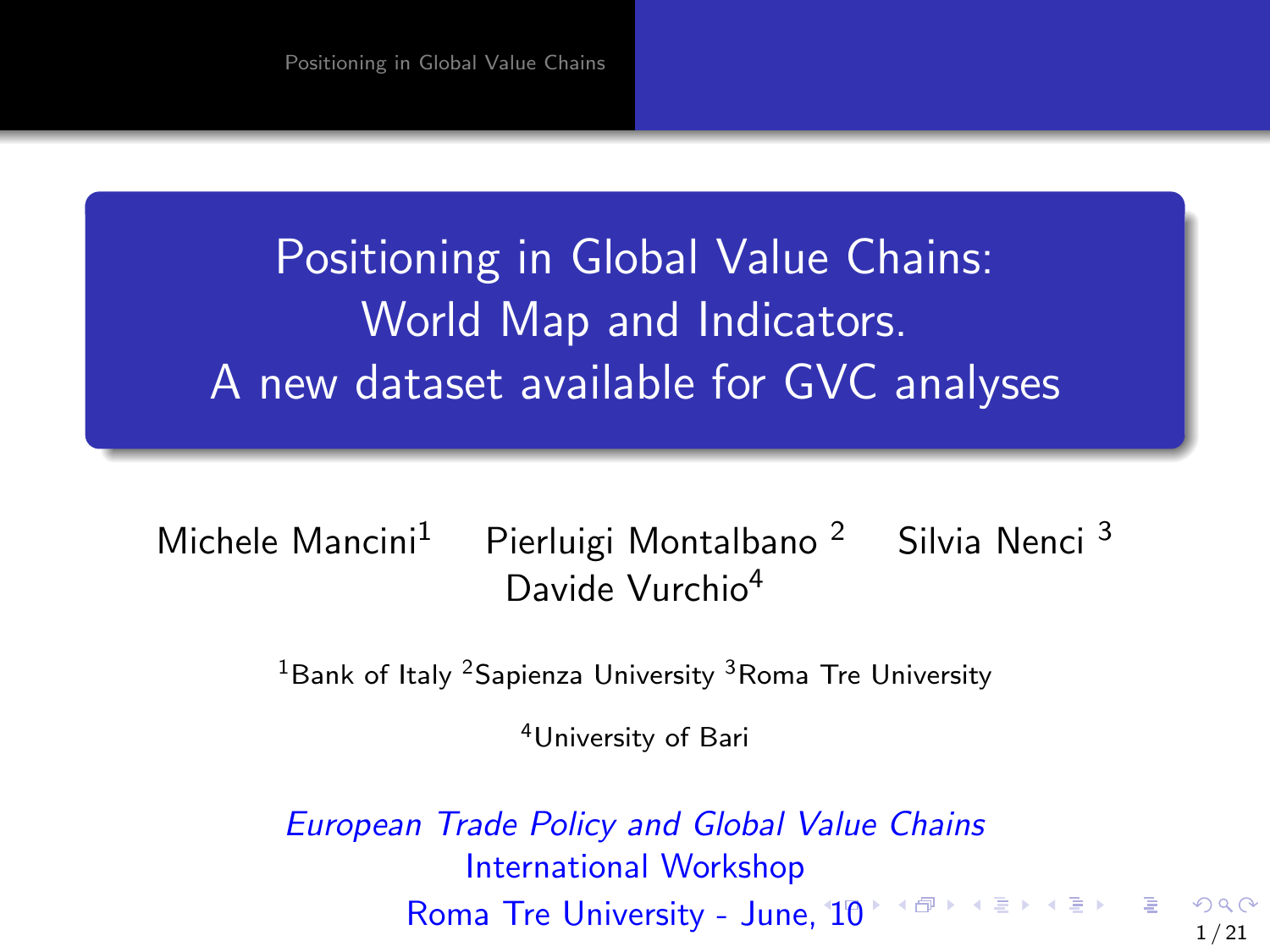<span id="page-1-0"></span>

- Motivations and main objectives
- Upstreamness and downstreamness indicators
- Descriptive statistics
- An empirical test
- Concluding remarks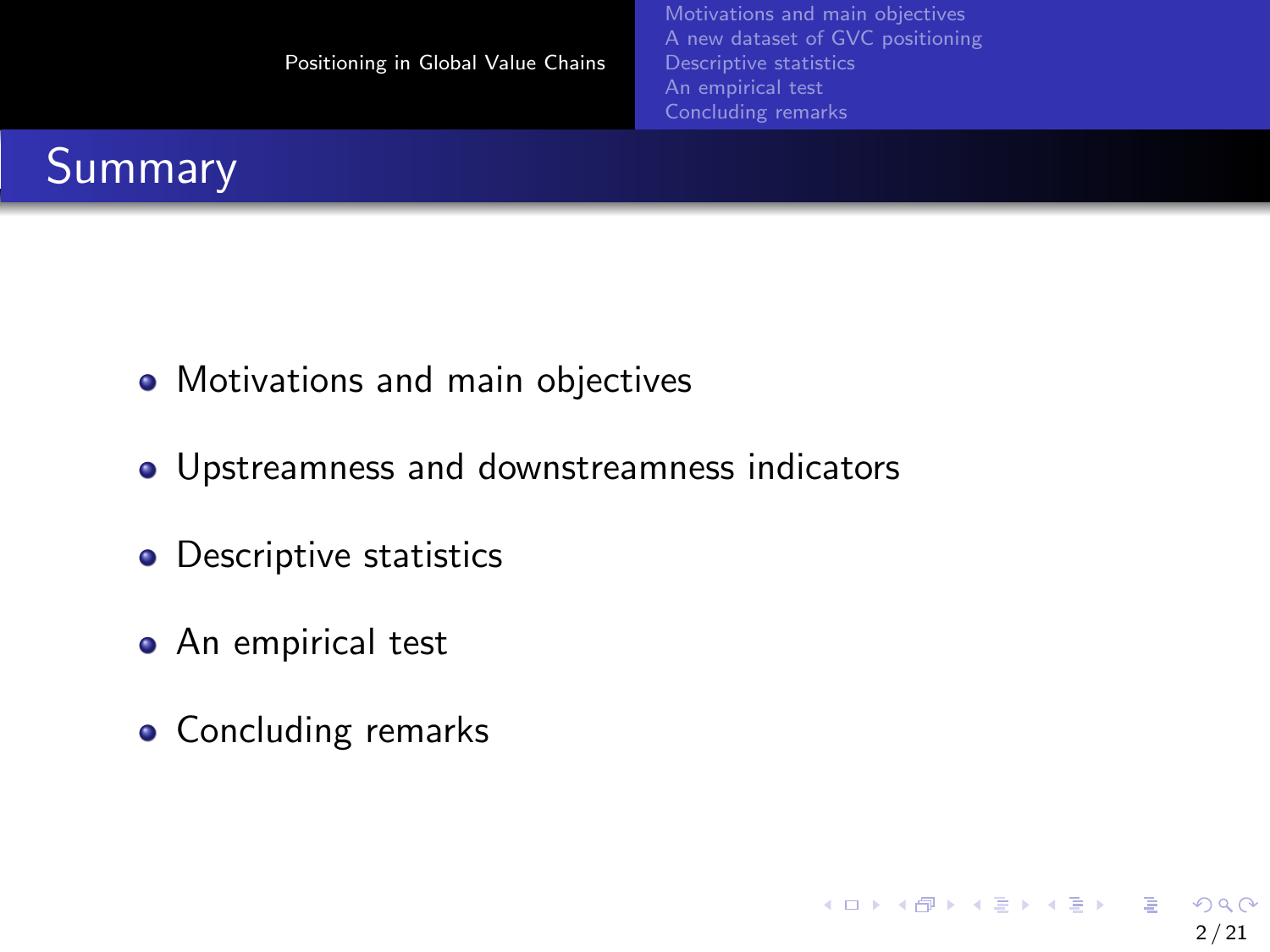#### <span id="page-2-0"></span>**Motivations**

- Scholars have developed various indicators to map and measure the involvement of countries and sectors in GVCs
	- Hummels et al., 2001; Johnson and Noguera, 2012; Koopman, Wang and Wei, 2014; Borin et al., 2021.
- Recently, a strand of the literature has developed new measures of the positioning of countries and sectors in GVCs
	- · Fally, 2012; Antràs et al., 2012; Antràs and Chor, 2013; Fally and Hillberry, 2015; Alfaro et al., 2019; Millerand Temurshoev, 2017; Wang et al., 2017
- Using global Input-Output tables it is now possible to compute upstreamness and downstreamness measures of specific industries and countries.
- Together with the GVCs participation indicators, these positioning measures: i) help enrich and complete empirical analyses on GVCs, ii) can be included in the economic models of GVCs, iii) and can inform policymaking.  $\mathbf{A} \oplus \mathbf{B} \rightarrow \mathbf{A} \oplus \mathbf{B} \rightarrow \mathbf{A} \oplus \mathbf{B} \rightarrow \mathbf{A} \oplus \mathbf{B} \rightarrow \mathbf{A}$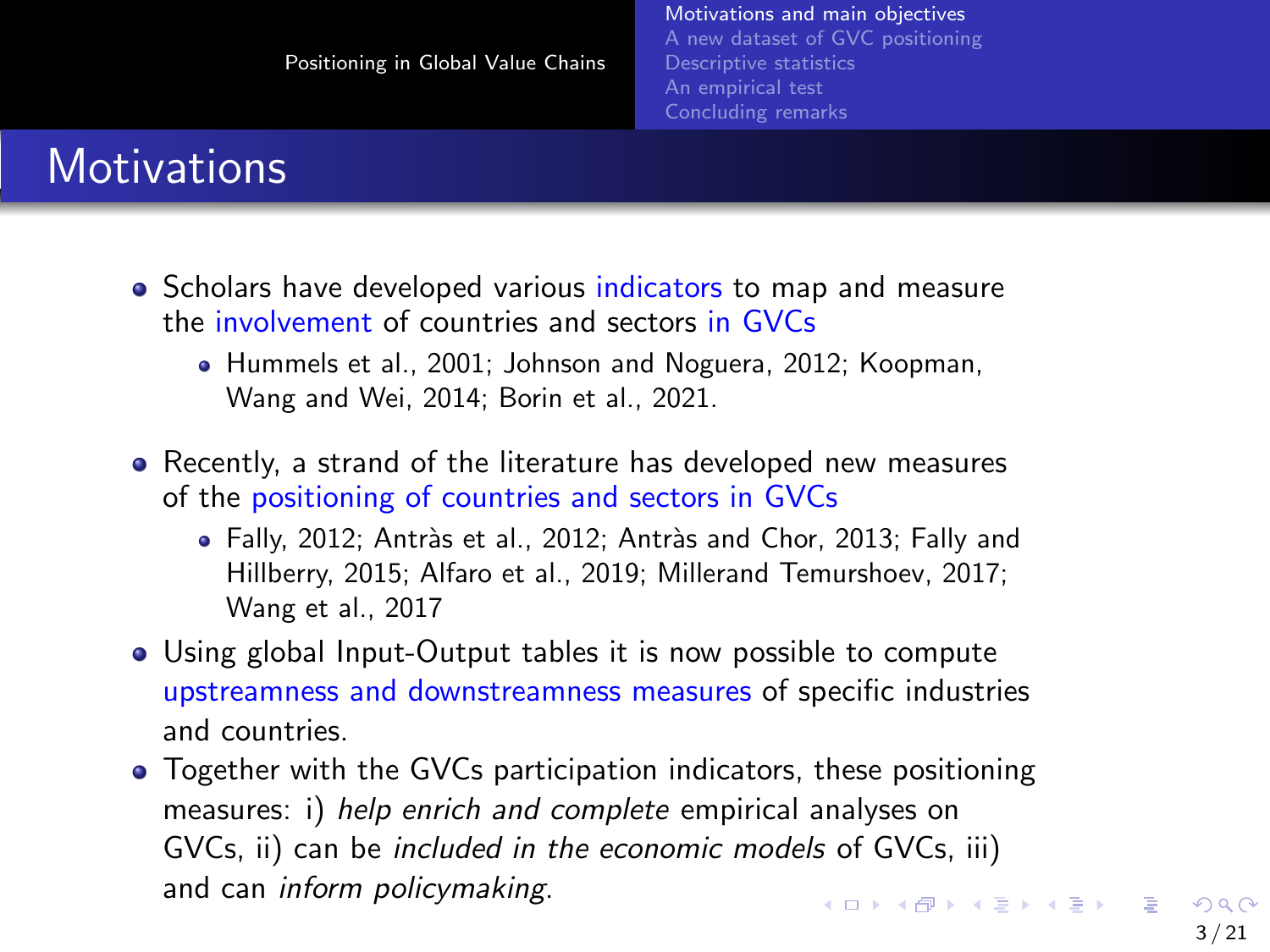## <span id="page-3-0"></span>This paper

A new dataset of GVC positioning indicators at the country, sector and country-sector level ready to use and available to scholars

- Measure of distance or upstreamness of a production sector from final demand
	- developed by Fally (2012), Antras et al. (2012), and Antras and Chor (2013, 2019)
- Measure of distance or downstreamness of a given sector from the economy's primary factors of production (or sources of value-added)
	- originally proposed by Fally (2012)
- International comparison, by sectors and regions, of these indicators and their evolution over time.
- **•** Present a pilot test on the effects of these indicators on productivity.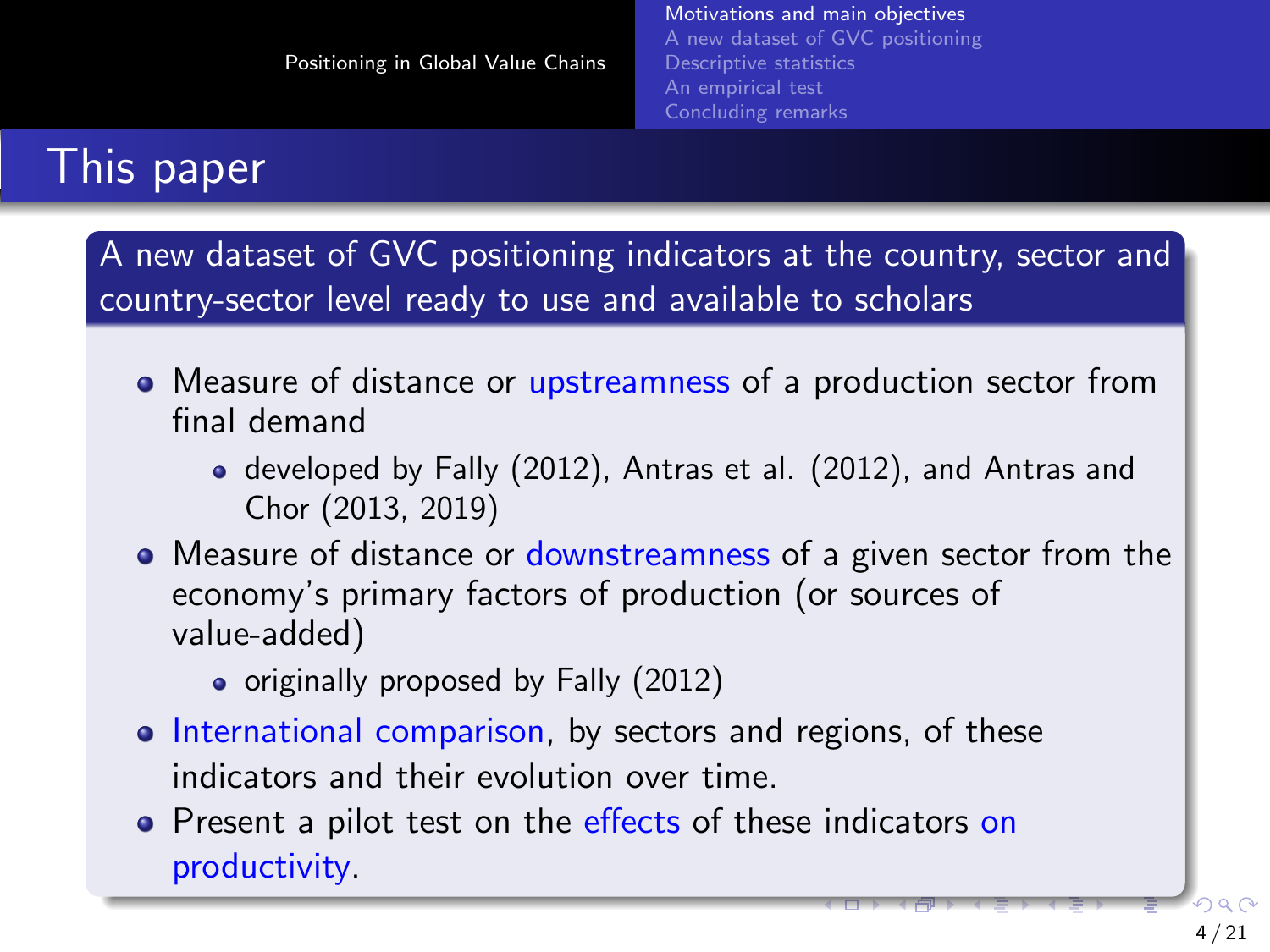[Motivations and main objectives](#page-2-0) [A new dataset of GVC positioning](#page-4-0) [Descriptive statistics](#page-9-0) [An empirical test](#page-12-0) [Concluding remarks](#page-19-0)

n a A

## <span id="page-4-0"></span>A new dataset of GVC positioning

#### Data source

- EORA26 dataset (189 countries and 26 sectors) for the period 1995-2015.
- ADB MRIO database (63 countries and 56 sectors) for the period 2007-2019.

#### Coming next:

- Long-run WIOD dataset (25 countries and 23 sectors for the period 1965-2000)
- TiVA OECD dataset (66 countries and 45 sectors for the period 1995-2018) Added-value of this work: Researchers working on GVCs and belonging to different disciplines – economic sociology, international economics, economic geography, international political economy, international business – will benefit from th[ese](#page-3-0) [re](#page-5-0)[a](#page-3-0)[dy](#page-4-0)[-t](#page-5-0)[o](#page-3-0)[-](#page-4-0)[u](#page-8-0)[se](#page-9-0)  $indicators.$   $5/21$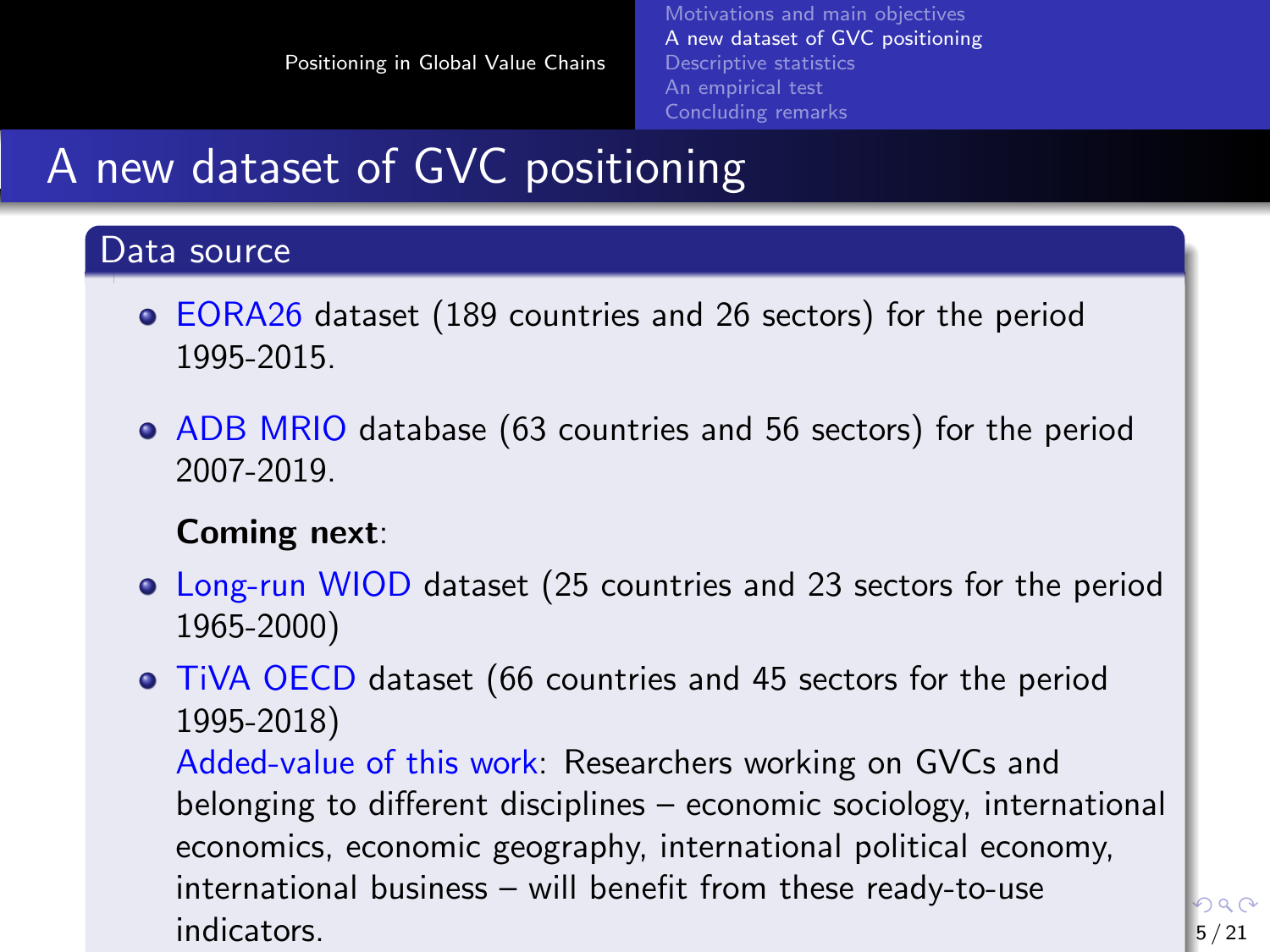## <span id="page-5-0"></span>Computing indicators

Upstreamness (Fally, 2012; Antras et al., 2012; Antras and Chor, 2013)

Captures the distance of a given sector from final demand (average number of production stages).

A relatively upstream sector is one that sells a small share of its output to final consumers, and instead sells disproportionately to other sectors that themselves sell relatively little to final consumers.

Downstreamness (Fally, 2012)

Captures the distance of a given sector from the economy's primary factors of production (or sources of value-added).

An industry in each country is downstream if its production process embodies a larger amount of intermediate inputs relative to its use of primary factors of production.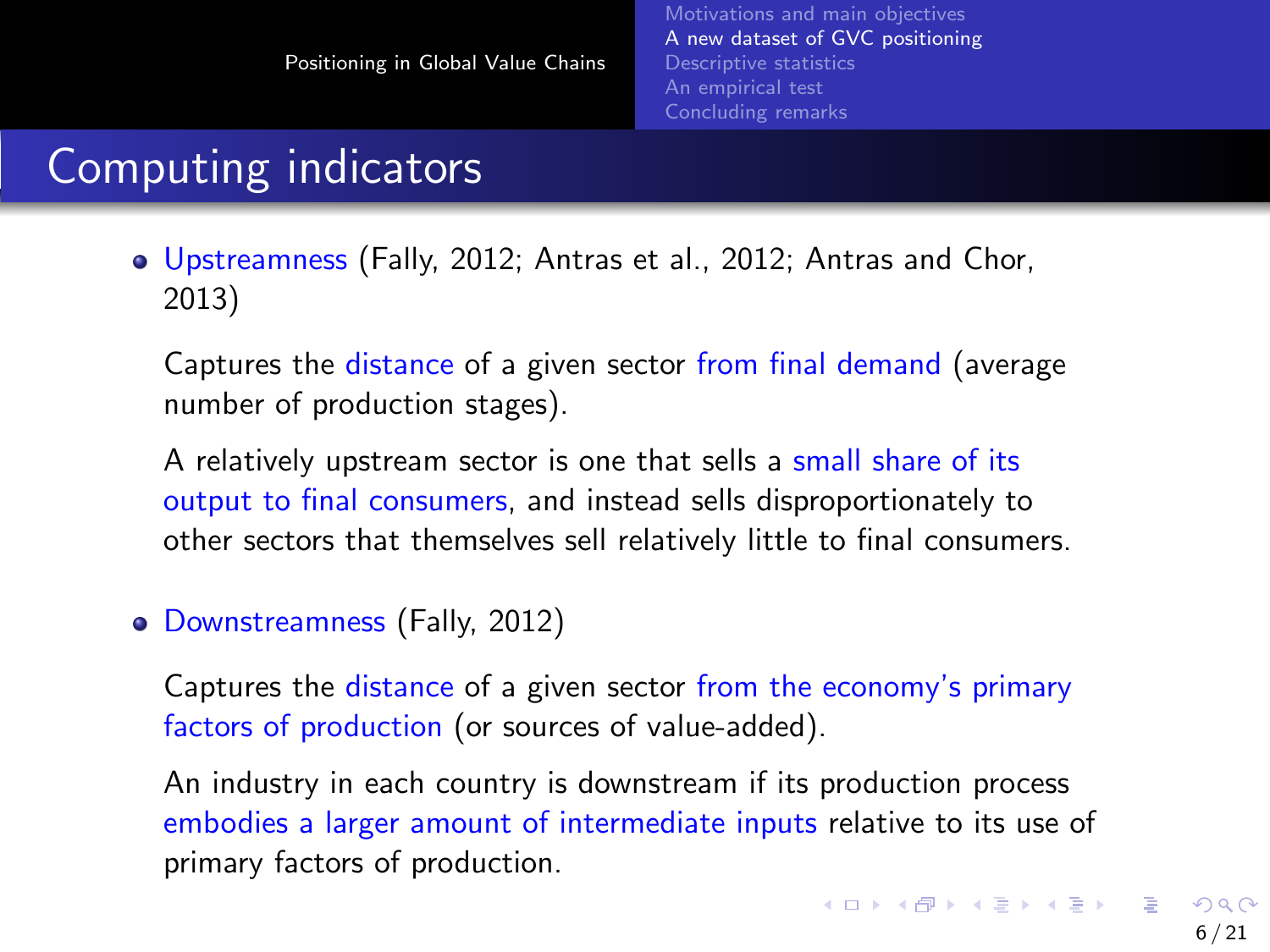#### <span id="page-6-0"></span>Formally...

By using the intermediate use matrix  $(Z)$ , the final demand matrix  $(FD)$ and the value-added matrix (VA):

**o** Upstreamness

$$
Y_i^r = \sum_{s=1}^S \sum_{j=1}^J Z_{ij}^{rs} + \sum_{j=1}^J FD_{ij}^r =
$$

$$
= \sum_{s=1}^{S} \sum_{j=1}^{J} a_{ij}^{rs} Y_j^s + F D_i^r
$$

where  $Y_i^r$  is the gross output in sector  $r$  in country  $i$  and  $a_{ij}^{rs} = \frac{Zij^{rs}}{Yj^s}$ 

$$
Y_{i}^{r} = F D_{i}^{r} + \sum_{s=1}^{S} \sum_{j=1}^{J} a_{ij}^{rs} F D_{j}^{s} + \sum_{s=1}^{S} \sum_{j=1}^{J} \sum_{t=1}^{S} \sum_{k=1}^{J} a_{ij}^{rs} a_{ik}^{st} F D_{k}^{t} + \dots
$$

multiplying each term by its respective production-staging distance from final use  $+1$  and dividing everything by  $Y_i^r$ :

$$
U_i^r = 1 * \frac{\textit{FD}_i^r}{Y_i^r} + 2 * \frac{\sum_{s=1}^S\sum_{j=1}^J a_{ij}^{rs}\textit{FD}_j^s}{Y_i^r} + 3 * \frac{\sum_{s=1}^S\sum_{j=1}^J\sum_{t=1}^S\sum_{k=1}^J a_{ij}^{rs}a_{ik}^{st}\textit{FD}_k^t}{Y_i^r\text{ of } \text{K-1}, \text{ with } \text{K-2}, \text{ with } \text{K-1}, \text{ with } \text{K-1}, \text{ with } \text{K-1}, \text{ with } \text{K-1}, \text{ with } \text{K-1} \text{ with } \text{K-1} \text{ with } \text{K-1} \text{ with } \text{K-1} \text{ with } \text{K-1} \text{ with } \text{K-1} \text{ with } \text{K-1} \text{ with } \text{K-1} \text{ with } \text{K-1} \text{ with } \text{K-1} \text{ with } \text{K-1} \text{ with } \text{K-1} \text{ with } \text{K-1} \text{ with } \text{K-1} \text{ with } \text{K-1} \text{ with } \text{K-1} \text{ with } \text{K-1} \text{ with } \text{K-1} \text{ with } \text{K-1} \text{ with } \text{K-1} \text{ with } \text{K-1} \text{ with } \text{K-1} \text{ with } \text{K-1} \text{ with } \text{K-1} \text{ with } \text{K-1} \text{ with } \text{K-1} \text{ with } \text{K-1} \text{ with } \text{K-1} \text{ with } \text{K-1} \text{ with } \text{K-1} \text{ with } \text{K-1} \text{ with } \text{K-1} \text{ with } \text{K-1} \text{ with } \text{K-1} \text{ with } \text{K-1} \text{ with } \text{K-1} \text{ with } \text{K-1} \text{ with } \text{K-1} \text{ with } \text{K-1} \text{ with } \text{K-1} \text{ with } \text{K-1} \text{ with } \text{K-1} \text{ with } \text{K-1} \text{ with } \text{K-1} \text{ with } \text{K-1} \text{ with } \text{
$$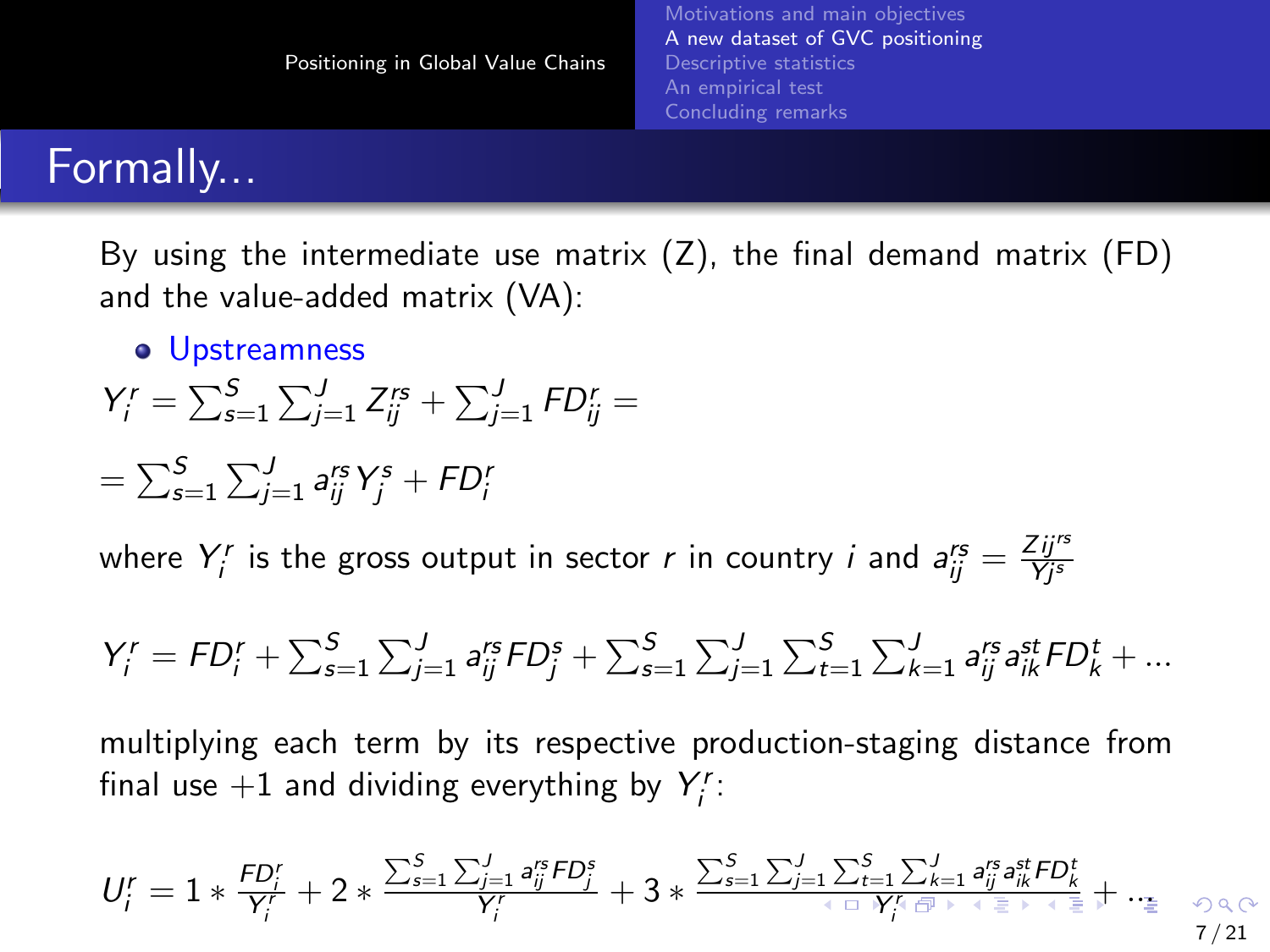## <span id="page-7-0"></span>Formally...

**• Downstreamness**  $Y_j^s = \sum_{r=1}^S \sum_{i=1}^J Z_{ij}^{rs} + VA_j^s =$  $=\sum_{r=1}^{\mathcal{S}}\sum_{i=1}^{J}b^{rs}_{ij}Y^{r}_{i}+V\!A^{s}_{j}$ where  $b_{ij}^{rs} = \frac{Zij^{rs}}{Yi^{r}}$  $Y_j^s = V A_j^s + \sum_{r=1}^S \sum_{i=1}^J b_{ij}^{rs} V A_i^r + \sum_{r=1}^S \sum_{i=1}^J \sum_{t=1}^S \sum_{k=1}^J b_{ki}^{tr} b_{ij}^{rs} V A_k^t + ...$ 

multiplying each term by its respective production-staging distance from primary factors stage  $+1$  and dividing everything by  $Y_j^s$ :

$$
D_{j}^{s}=1*\tfrac{V\!A_{j}^{s}}{Y_{j}^{s}}+2*\tfrac{\sum_{r=1}^{S}\sum_{i=1}^{J}b_{ij}^{rs}V\!A_{i}^{r}}{Y_{j}^{s}}+3*\tfrac{\sum_{r=1}^{S}\sum_{i=1}^{J}\sum_{t=1}^{S}\sum_{k=1}^{J}b_{ki}^{tr}b_{ij}^{rs}V\!A_{k}^{t}}{Y_{j}^{s}}+...
$$

 $A \equiv \mathbf{1} + \mathbf{1} + \mathbf{1} + \mathbf{1} + \mathbf{1} + \mathbf{1} + \mathbf{1} + \mathbf{1} + \mathbf{1} + \mathbf{1} + \mathbf{1} + \mathbf{1} + \mathbf{1} + \mathbf{1} + \mathbf{1} + \mathbf{1} + \mathbf{1} + \mathbf{1} + \mathbf{1} + \mathbf{1} + \mathbf{1} + \mathbf{1} + \mathbf{1} + \mathbf{1} + \mathbf{1} + \mathbf{1} + \mathbf{1} + \mathbf{1} + \mathbf{1} + \mathbf{1} + \mathbf{1} +$  $209$ 8 / 21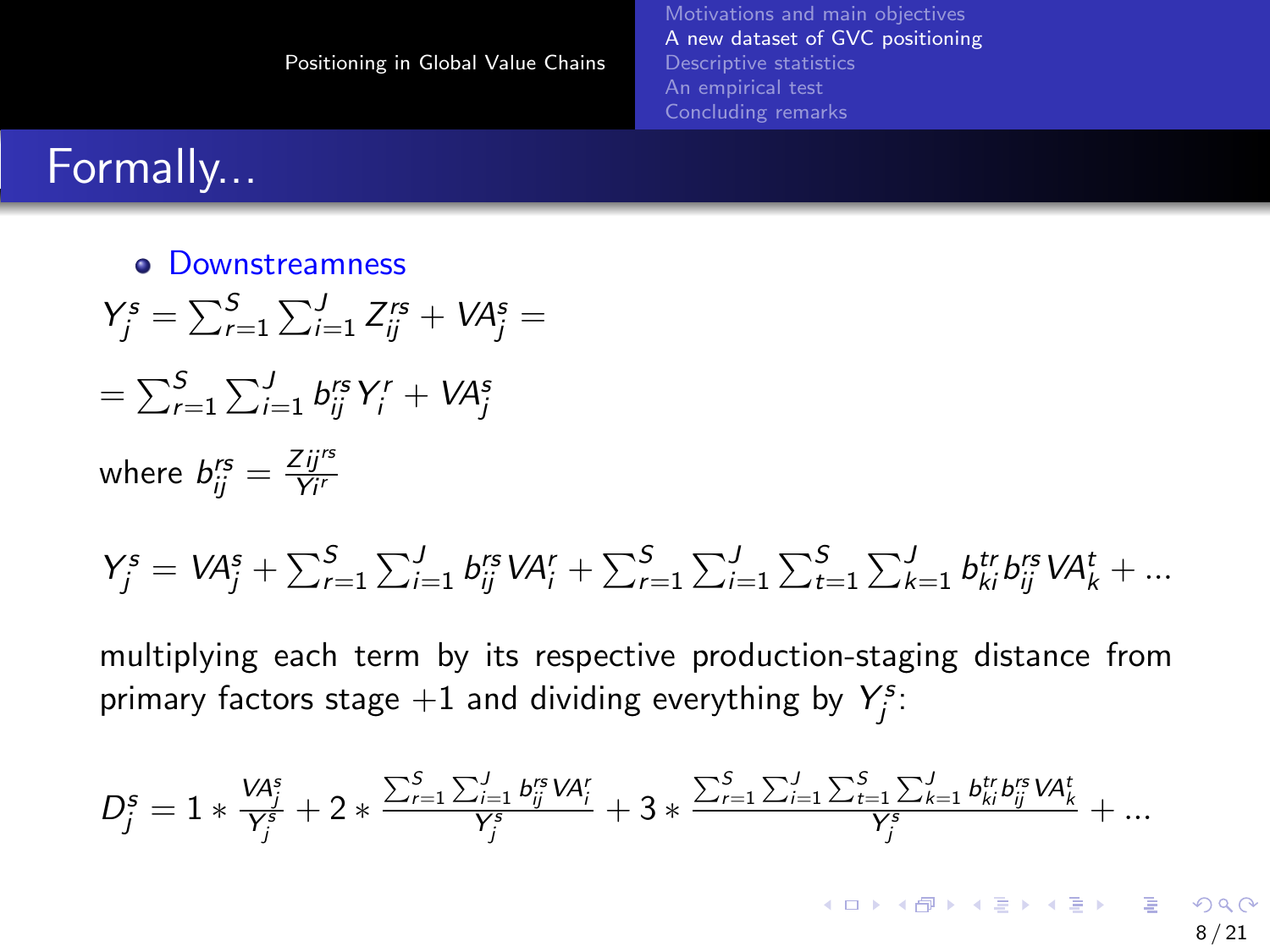### <span id="page-8-0"></span>Economic interpretation

#### Upstreamness (U) index:

- The U index measures how many stages of production are left before the goods or services reach final consumers. It takes as a point of reference the sources of final demand at the end of each production chain, and compute the upstreamness of the
	- country-industry relative to final use.
- Final goods can be considered 1 step away from demand, inputs directly used to produce final goods are 2 steps away from demand, inputs used to produce inputs are 3 steps away from demand, and so on.
- $\bullet$   $U > 1$ : larger values are associated with relatively higher levels of upstreamness of the output originating from one sector.

#### Downstreamness (D) index:

- $\bullet$  The D index captures the downstreamness of each country-industry from where production processes commence, namely from primary factors. It measures distance of a given sector from the economy's primary factors of production (or sources of value-added).
- $\bullet$   $D \geq 1$ : larger values are associated with relatively higher levels of downstreamness of an industry.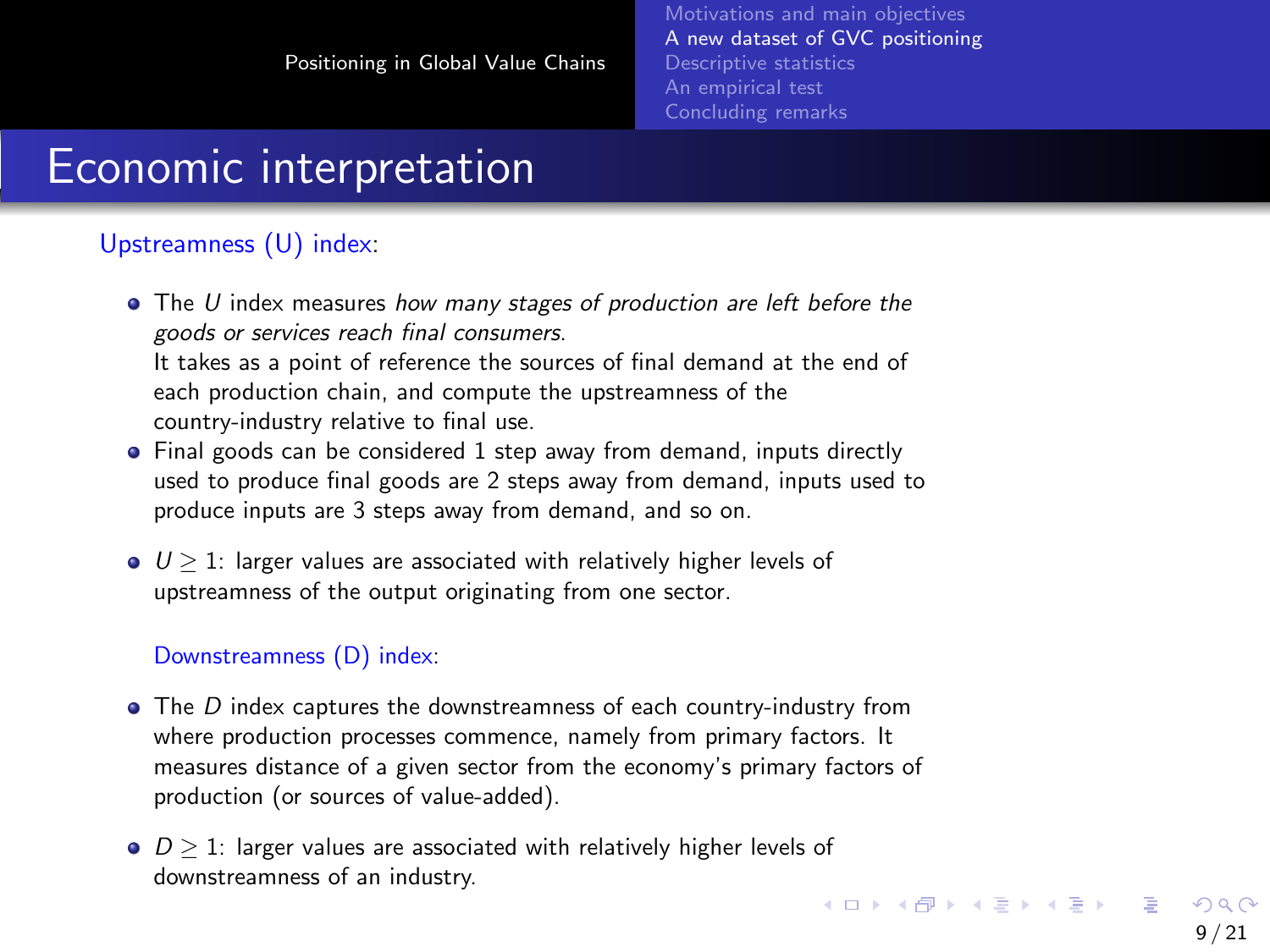[Motivations and main objectives](#page-2-0) [A new dataset of GVC positioning](#page-4-0) [Descriptive statistics](#page-9-0) [An empirical test](#page-12-0) [Concluding remarks](#page-19-0)

#### <span id="page-9-0"></span>GVC Positioning over time (world average)



メロメ メ御 メメ ミメメ ヨメ э  $2990$ 10 / 21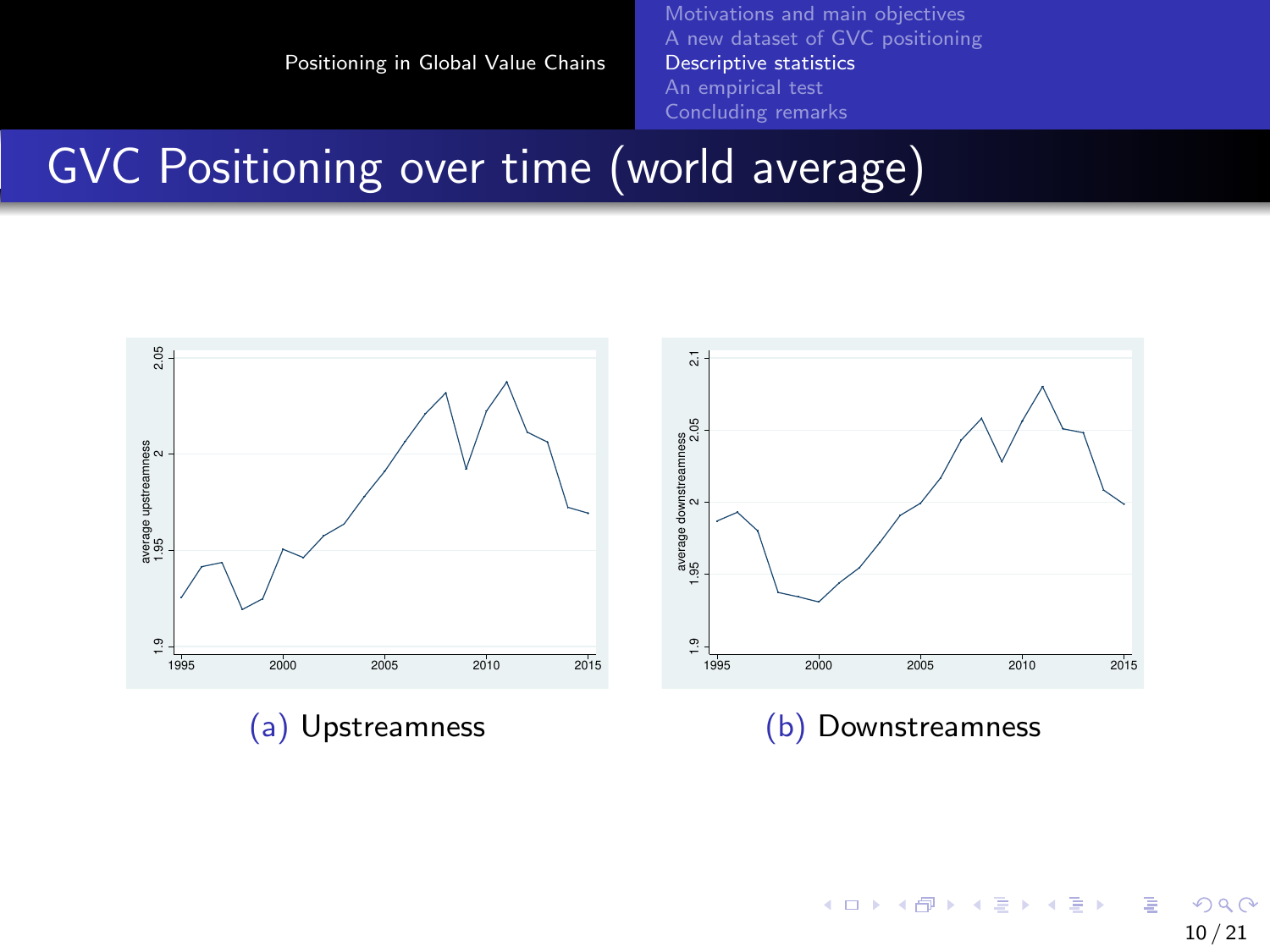[Motivations and main objectives](#page-2-0) [A new dataset of GVC positioning](#page-4-0) [Descriptive statistics](#page-9-0) [An empirical test](#page-12-0) [Concluding remarks](#page-19-0)

#### GVC Positioning by region over time



(a) Upstreamness (b) Downstreamness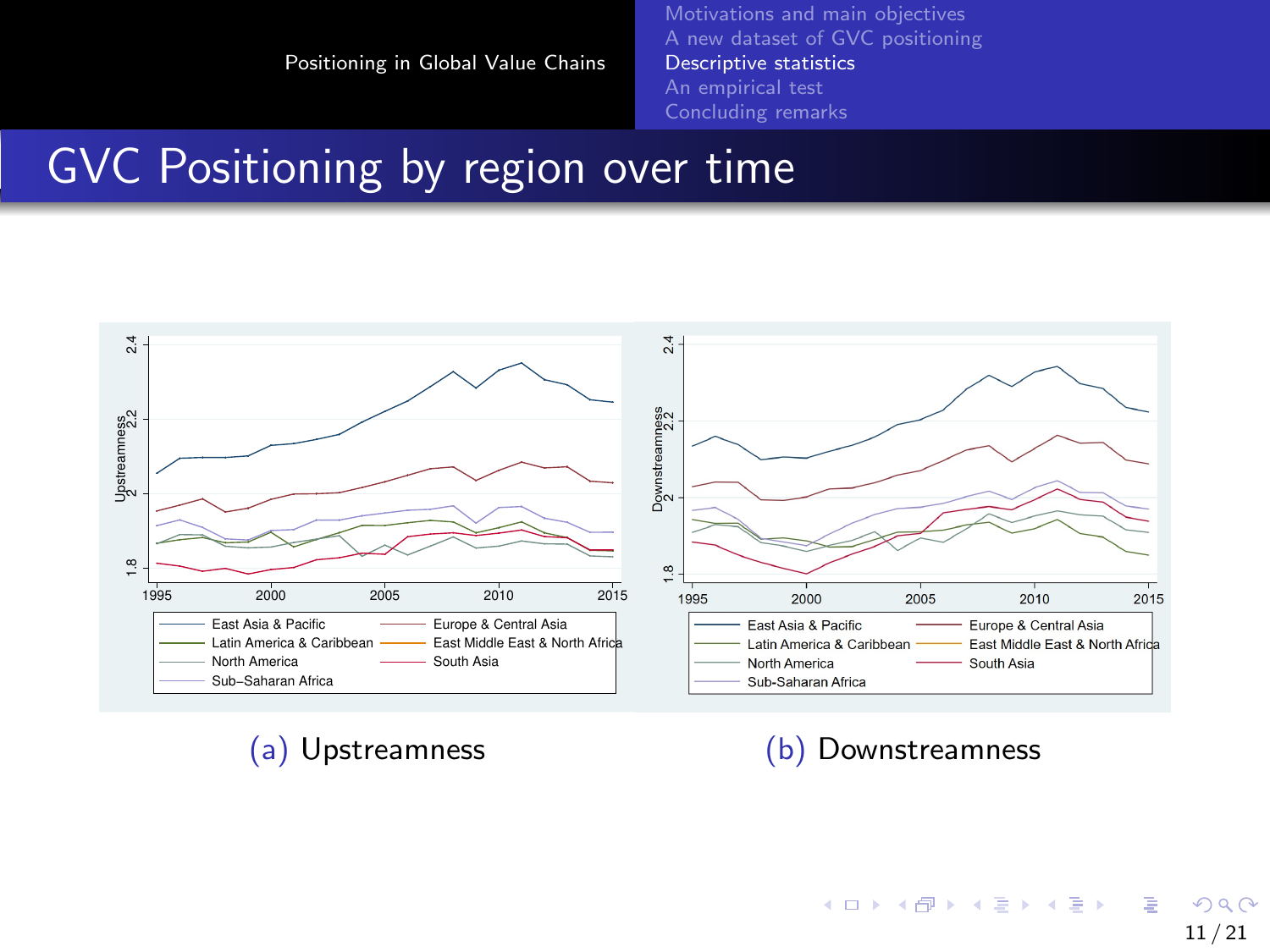[Motivations and main objectives](#page-2-0) [A new dataset of GVC positioning](#page-4-0) [Descriptive statistics](#page-9-0) [An empirical test](#page-12-0) [Concluding remarks](#page-19-0)

# <span id="page-11-0"></span>GVC Positioning by sector (world average, 1995-2015)



メロメメ 倒 メメ きょくきょう э  $2990$ 12 / 21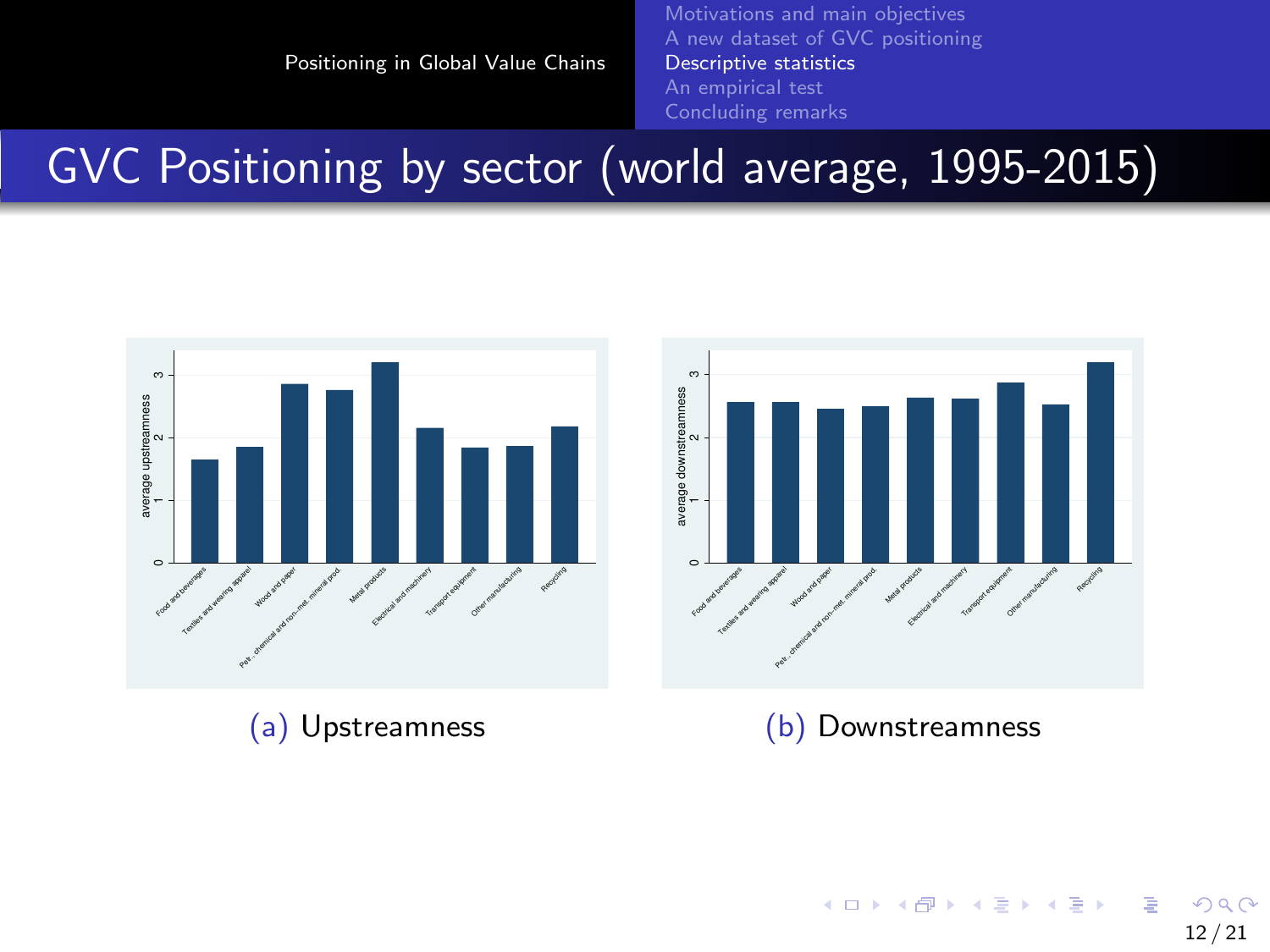## <span id="page-12-0"></span>Our empirical test: positioning and productivity

Following Constantinescu et al. (2019), Gal and Witheridge (2019), Montalbano et al. (2018), Roy and Yasar (2015), Montalbano and Nenci (2022):

- we adopt a standard Cobb-Douglas production function with L and  $K$ , augmented with indicators of GVCs positioning
- we assume that a technology shifter is driven by a standard process of economic innovation and a range of trade-related determinants, including trade and GVC performances

$$
\theta_{\text{cjt}} = \alpha_{\text{ct}} + \beta_1 k_{\text{cjt}} + \beta_2 \text{pos}_{\text{cjt}} + \eta_{\text{jt}} + \omega_{\text{cj}} + \epsilon_{\text{cjt}}
$$

where

 $\theta_{\text{cit}}$  is the country-sectoral value added per worker of the manufacturing sectors,  $k_{\text{cit}}$  is country-sectoral capital intensity and  $pos_{\text{cit}}$ is a measure of GVC positioning.  $\alpha_{ct}$ ,  $\eta_{it}$ ,  $\omega_{ci}$  are country-time,  $\mathbb{R}^d \times \mathbb{R}^d \xrightarrow{\cong} \mathbb{R}^d$ s[ect](#page-11-0)or-time, and country-sector effects, respecti[ve](#page-13-0)[ly](#page-11-0)[.](#page-12-0)<sup>3</sup>  $299$ 13 / 21

Data on country-sectoral employees and gross fixed capital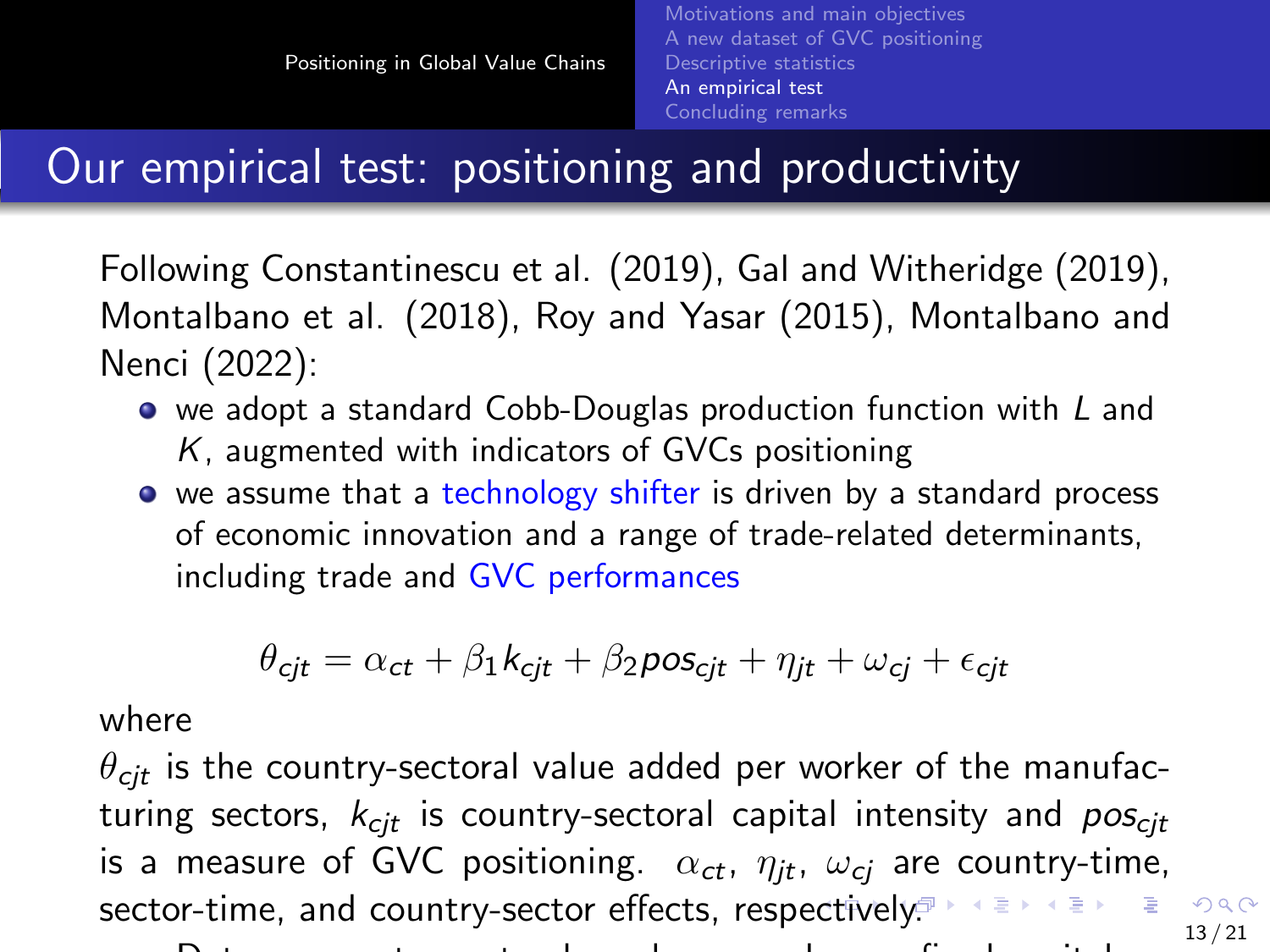[Motivations and main objectives](#page-2-0) [Descriptive statistics](#page-9-0) [An empirical test](#page-12-0)

#### <span id="page-13-0"></span>Results: baseline estimates

| DepVar: Labor Productivity (ln) | (1)         | (2)         | (3)         | (4)         | (5)         | (6)         |
|---------------------------------|-------------|-------------|-------------|-------------|-------------|-------------|
| Capital stock per employee (ln) | $0.181***$  | $0.112***$  | $-0.001$    | $-0.000$    | $0.046**$   | $0.045**$   |
|                                 | (0.041)     | (0.040)     | (0.022)     | (0.022)     | (0.018)     | (0.018)     |
| Downstreamness (ln. t-1)        | $-1.284***$ |             | $-1.115**$  |             | $-1.319***$ |             |
|                                 | (0.342)     |             | (0.492)     |             | (0.426)     |             |
| Upstreamness $(ln, t-1)$        |             | $0.448***$  |             | $-0.103$    |             | $-0.710**$  |
|                                 |             | (0.108)     |             | (0.344)     |             | (0.304)     |
| Constant                        | $-3.343***$ | $-4.324***$ | $-1.977***$ | $-2.948***$ | $-2.177***$ | $-2.851***$ |
|                                 | (0.389)     | (0.338)     | (0.453)     | (0.312)     | (0.396)     | (0.290)     |
| $R^2$                           | 0.63        | 0.63        | 0.95        | 0.95        | 0.97        | 0.97        |
| N                               | 7.614       | 7.548       | 7.598       | 7.532       | 7.598       | 7.532       |
| Country-Year FEs                | <b>YES</b>  | <b>YES</b>  | <b>YES</b>  | <b>YES</b>  | <b>YES</b>  | <b>YES</b>  |
| Country-Sector FEs              | NO.         | NO.         | <b>YES</b>  | <b>YES</b>  | <b>YES</b>  | <b>YES</b>  |
| Sector-Year FEs                 | NO.         | NO.         | NO.         | NO.         | <b>YES</b>  | <b>YES</b>  |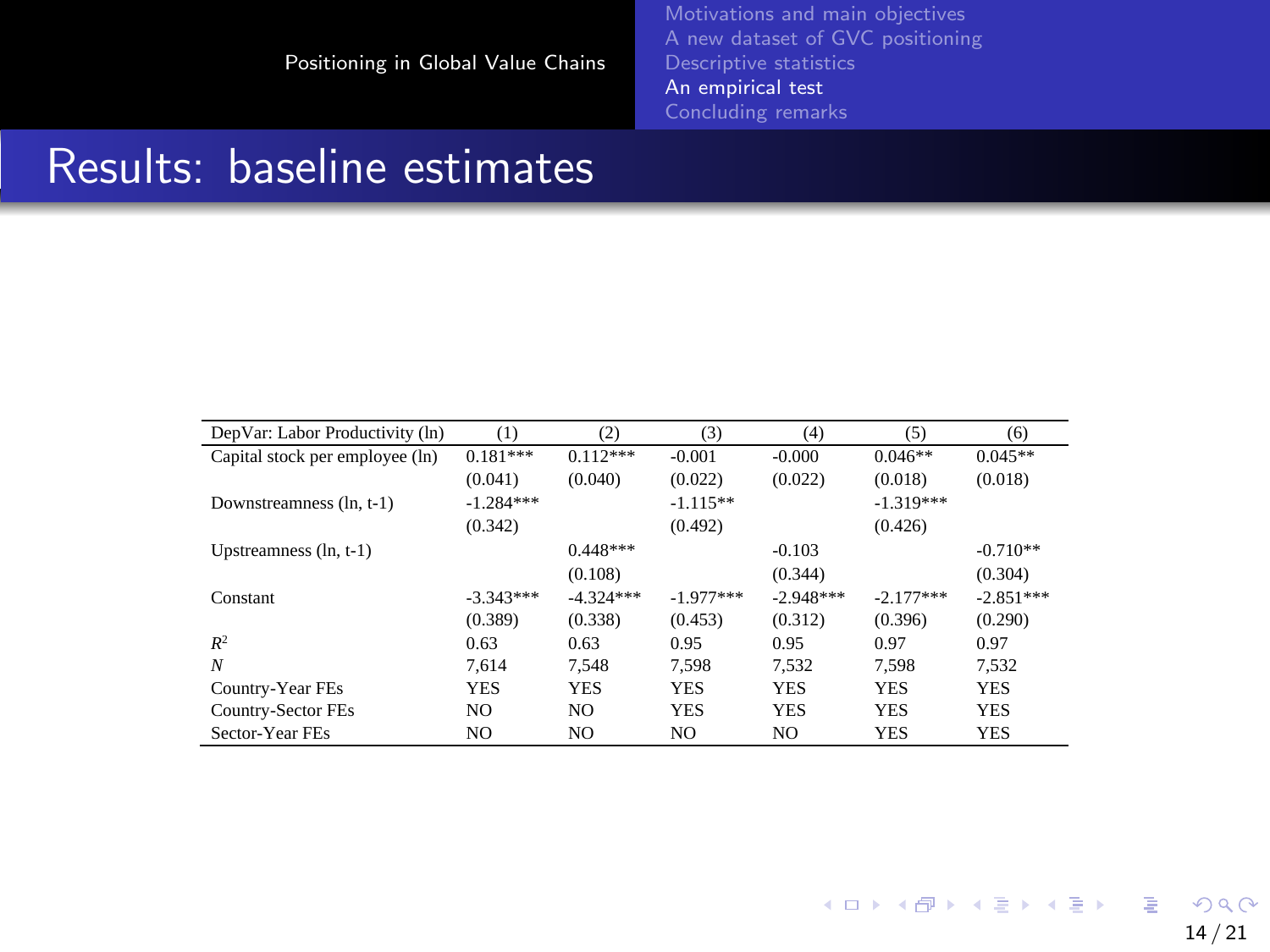[Motivations and main objectives](#page-2-0) [A new dataset of GVC positioning](#page-4-0) [Descriptive statistics](#page-9-0) [An empirical test](#page-12-0) [Concluding remarks](#page-19-0)

# Results - Elasticities between D and labor productivity by industrial sector



Figure: Elasticities between downstreamness and labor productivity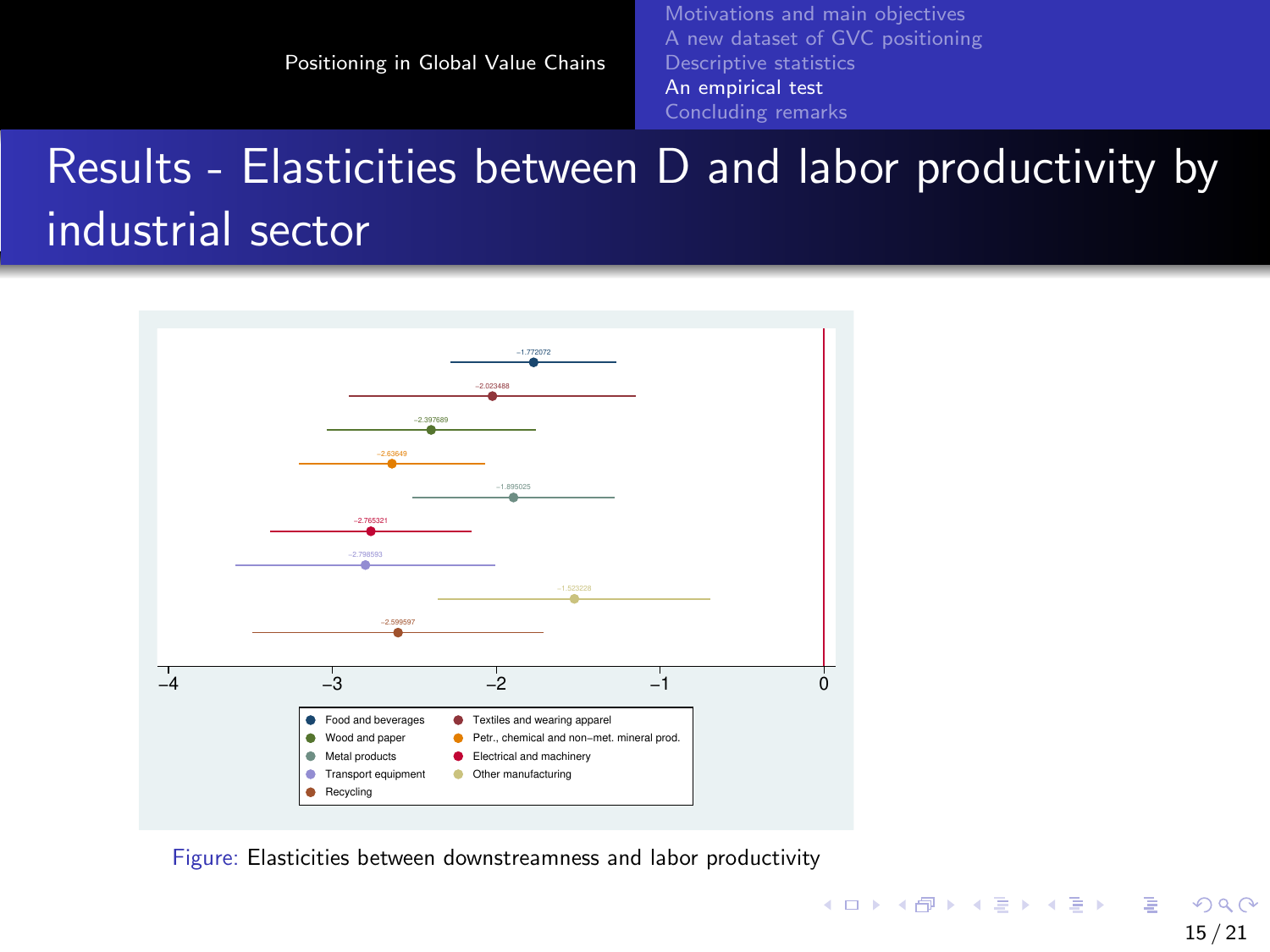# Results - Elasticities between U and labor productivity by industrial sector



Figure: Elasticities between upstreamness and labor productivity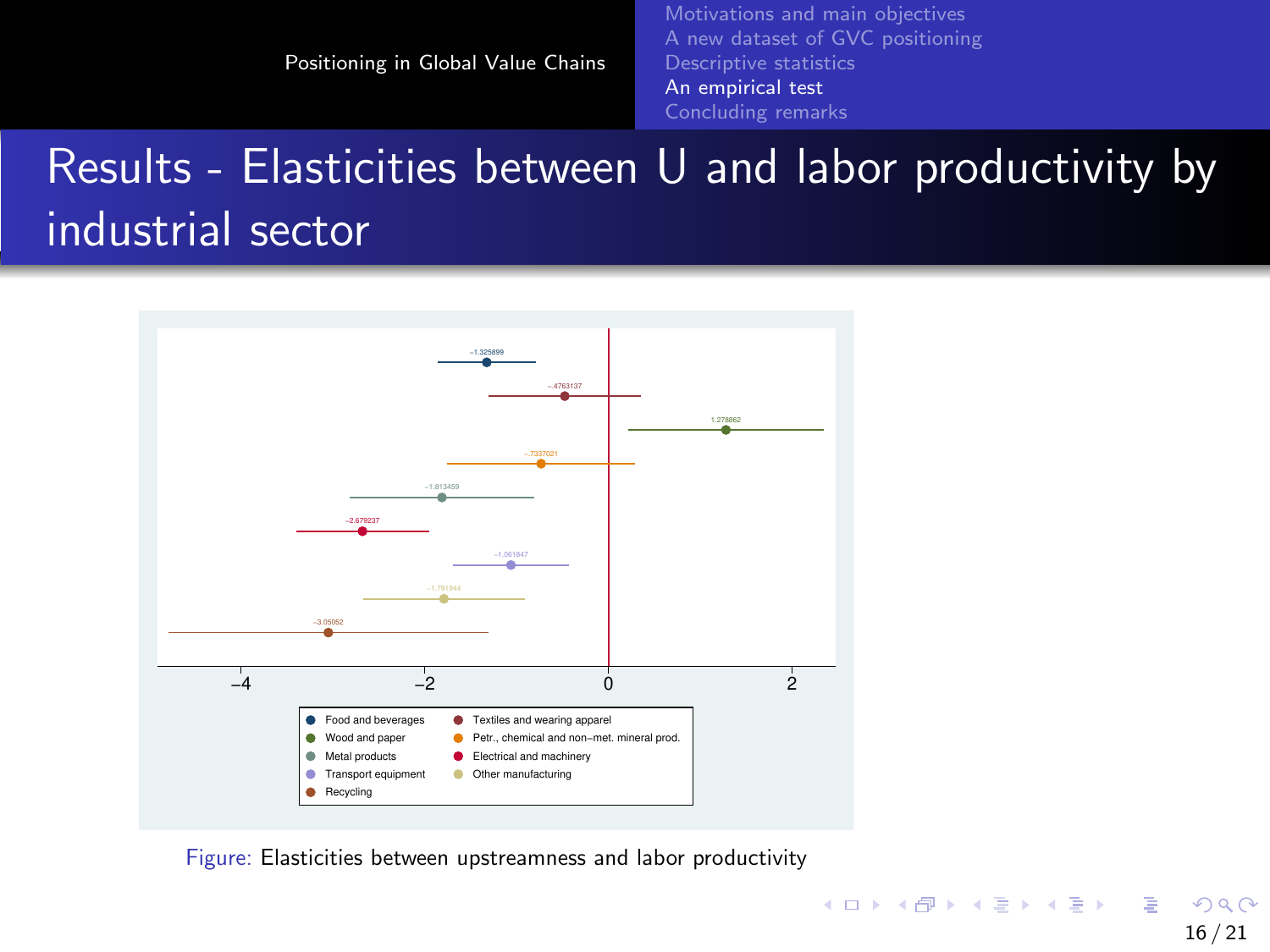[Motivations and main objectives](#page-2-0) [A new dataset of GVC positioning](#page-4-0) [Descriptive statistics](#page-9-0) [An empirical test](#page-12-0) [Concluding remarks](#page-19-0)

# Results - Elasticities between D and labor productivity by region



Figure: Elasticities between downstreamness and labor productivity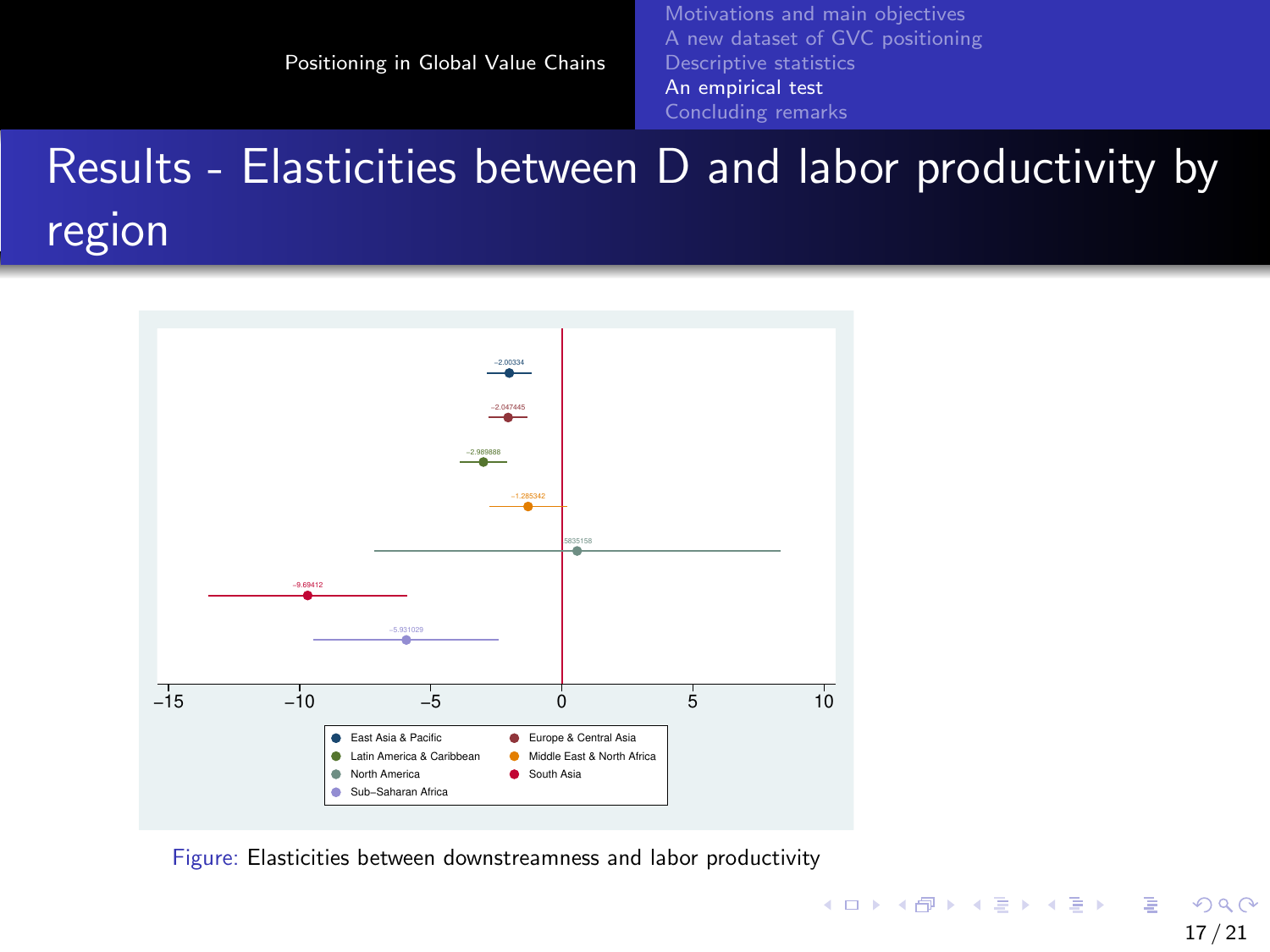[Motivations and main objectives](#page-2-0) [A new dataset of GVC positioning](#page-4-0) [Descriptive statistics](#page-9-0) [An empirical test](#page-12-0) [Concluding remarks](#page-19-0)

# Results - Elasticities between U and labor productivity by region



Figure: Elasticities between upstreamness and labor productivity

イロト イ押 トイヨ トイヨ トー B  $QQ$ 18 / 21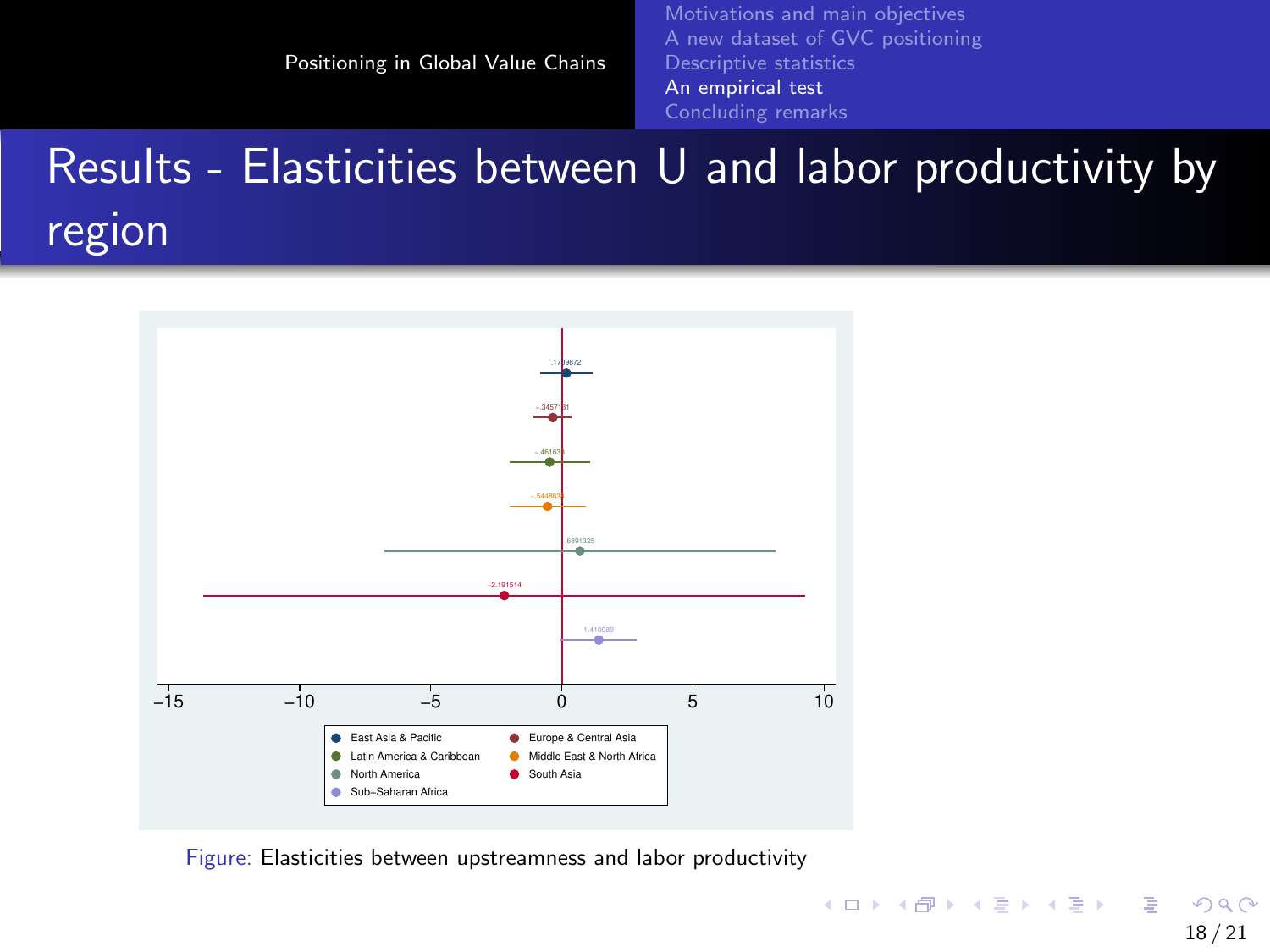#### **Results**

- General robust negative association between downstreamness and value added performances.
	- focusing on manufacturing sectors  $\rightarrow$  cut of the right end of the standard "smiling curve".
	- elasticity between D and LP is negative for all regions
	- elasticities are negative for all the sectors.
- Mixed evidence for upstreamness.
	- controlling for the full set of fixed effects  $\rightarrow$  negative association.
	- excluding sector-specific fixed effets  $\rightarrow$  coefficient turns positive
	- no significance at regional level.
	- $\bullet$  elasticity between U and LP is negative for all sectors except for Wood and Paper.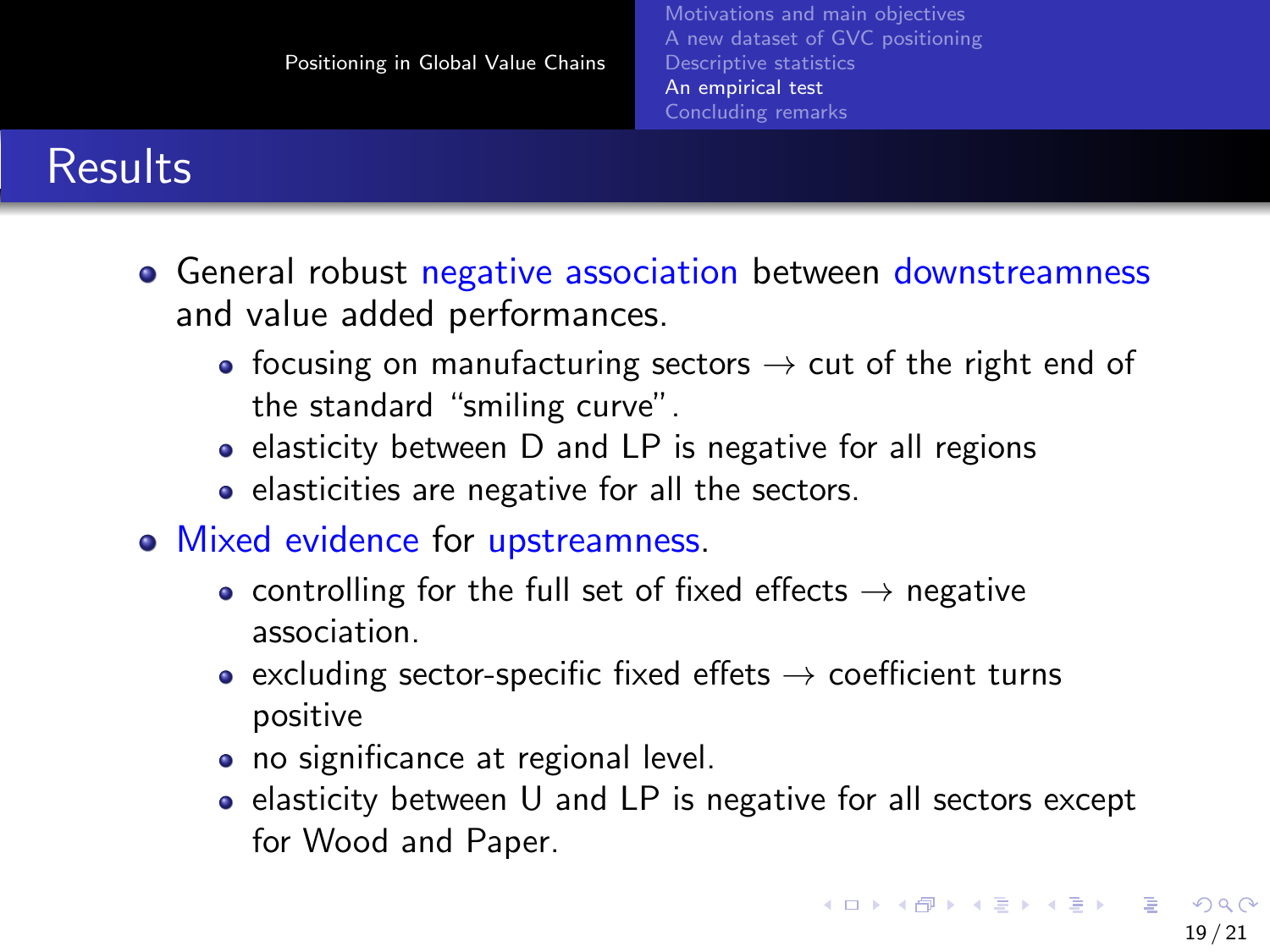## <span id="page-19-0"></span>Concluding remarks

- We compute and provide access to a new dataset of GVC positioning indicators - now well established in the literature- at the country-sector level for a large number of countries and a long time span
- $\bullet$  We show that U and D are strongly correlated overtime, in line with Antràs and Chor (2018) work on WIOD data.
- We present some pilot tests starting from one of the most intriguing and important relationship, namely that between productivity and GVC positioning
- We find that positioning along the GVCs matters in determining changes in value added.

Availability of new indicators of GVCs positioning at the country and sectoral level provided by this work

 $\rightarrow$  Unprecedented opportunity to carry out qualitative and quantitative analyses on economic aspects related to GVCs. And A REPARDY REPARDY